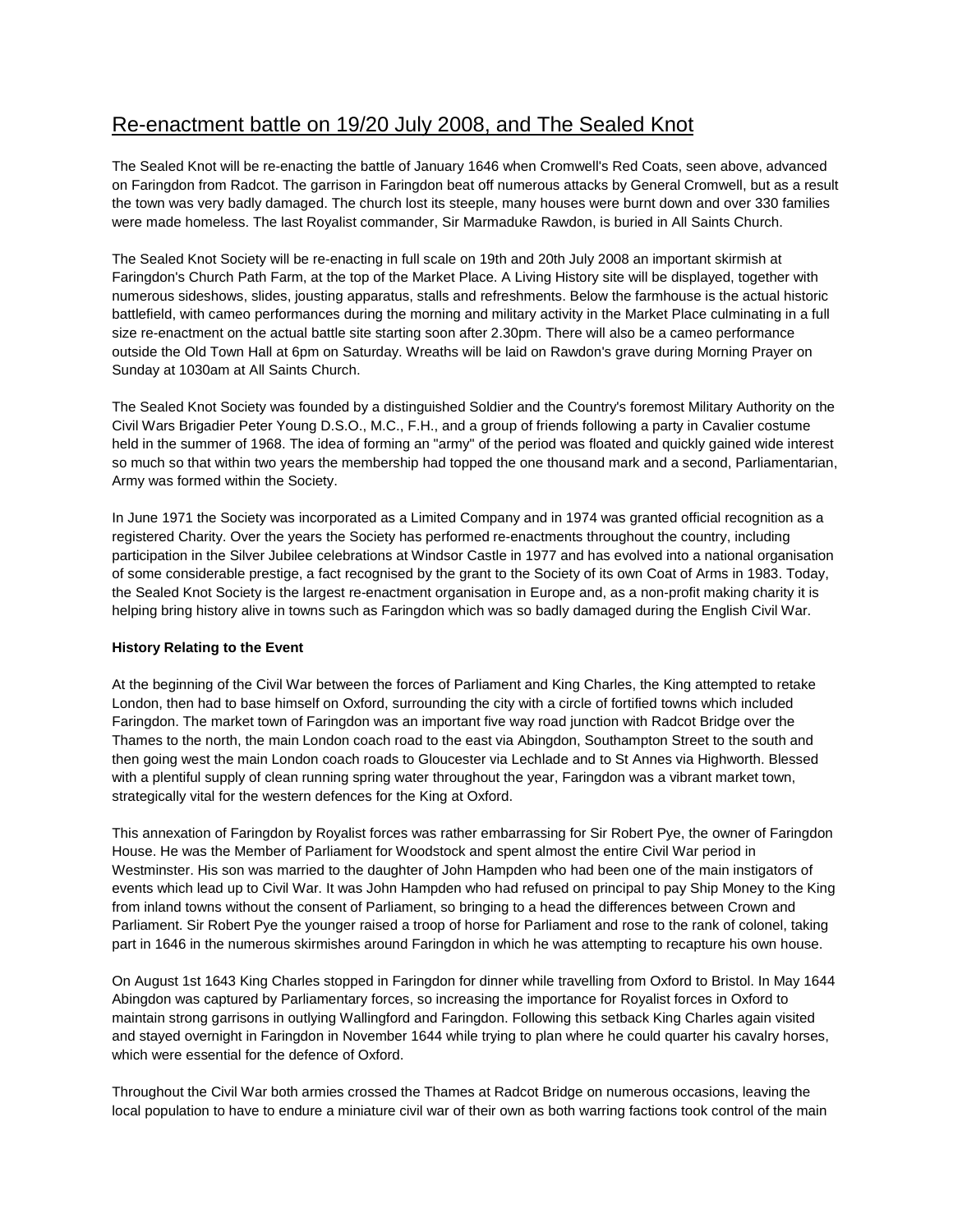part of the town in succession. Following the Royalist defeat at Marston Moor in July 1644 and the formation of the well trained New Model Army, with their distinctive red coats, Parliamentary forces tightened their noose around the King's headquarters in Oxford. In April 1645 Cromwell defeated Royalist cavalry at Islip Bridge, captured Bletchington House then moved south through Witney to Bampton, Radcot Bridge and then attacked Faringdon.

Cromwell quartered himself on the slopes of Folly Hill on 29th April 1645. He called upon the Royalist's Commander Colonel Lisle, who had a strong defended position at Faringdon House and All Saints Church, to surrender, but to no avail. Having refused to surrender to such a slight Parliamentary force, Colonel Lisle then had to contend with the arrival at Cromwell's request of about 500 infantry from Abingdon and some heavy artillery. Cromwell ordered the storming of Faringdon House. It was an assault at night with scaling ladders - a "noisy" attack without pretence at surprise to gain entry. Cromwell's infantry lost heavily and were repulsed, losing 14 men killed, ten captured and many wounded. After a few more days Cromwell left Faringdon and moved via Newbridge to garrison Bletchington.

Command of the Garrison at Faringdon then changed to Sir Marmaduke Rawdon, who had previously commanded the successful defence of Basing House. He was a rich, successful merchant from London who had fully supported the King in helping improve the local militia forces in London before the Civil War. He helped form "Trained Bands" in London, the forerunners of today's Territorial Army Volunteers. Even today at the Headquarters of the Honourable Artillery Company in London there is a plaque on the wall stating thanks to Rawdon for essentially building the barracks at his own expense. When Civil War broke out he took his force of Trained Band soldiers, mainly Protestant, out of London to fight for his Catholic King, garrisoning Basing House. However religious problems with the other Catholic defenders prompted a move to march with 50 horse and 450 infantry to defend Faringdon, about 6 days march to the north, arriving in May 1645.

Parliamentary forces quickly captured Radcot House then attacked the garrison at Faringdon and, with the guidance from Colonel Pye the Squire, soon began infiltrating the town. Cannon fire from a battery based near Folly Hill and Church Path Farm threatened to topple the church's spire, so the defending engineers in Rawdon's Regiment deliberately toppled the spire so that it fell at an angle suitable for the defenders. All Saints Church remains without its steeple to this day.

The Parliamentary forces erected an earthworked bastion near Gloucester House in Gloucester Street which was soon attacked by Rawdon's Regiment, but later re-garrisoned by Parliament's Pickering's Regiment, who had taken part the previous year in the siege of Warwick Castle. In 2005, while the Market Place's surface was being relaid, a shilling coin from the 1643 Siege of Warwick Castle was unearthed, as if thrown from the entrance of the Crown Hotel. It probably was thrown there by an angry publican in the Crown, as it had the normal cross on one side but the Bear of Warwick Castle with its staff on the other, rather than the King's head - counterfeit siege currency brought to Faringdon from Warwick by the besieging forces. Recent Civil War finds include iron 6 pounder cannon balls fired from the Royalist position, landing to the north east near Stanford Road's Mill House. A display in All Saints Church includes a steel 6 pounder Royalist cannon ball, a stone 4 inch incoming cannon ball which hit the tower and one of numerous 28 bore musket balls.

Rawdon's Regiment was rather unusual in specialising in siege defence, an art honed to perfection at Basing House. Most infantry regiments of the time used 42 inch long barrelled matchlock muskets, firing 10 or 12 bore 3/4 inch diameter lead balls. These were accurate from a smooth bored musket to about 30 yards. But Rawdon needed snipers and lots of them, so recruited females as soldiers to act as snipers with smaller calibred 28 bore muskets, retaining the long 42 inch barrel length. These muskets were accurate to about 120 yards, a range sorely needed for siege defence in an urban enclave like Faringdon. The status of these female snipers was of interest as they represented a third sex: the Regiment employed men (rate of pay 4 times the agricultural wage for front row of the pike block, three times for the rest), women in support at the agricultural wage and then the sniping "Posemen" (Position of Man) at 3 times the agricultural wage. Relationships between Men and Posemen were restrained, as any sexual relations were deemed to be a hanging offence as both parties wore trousers…. The late 1644 Muster Role for Rawdon's Regiment still exists in a museum in St Albans and shows that 10% of the fighting force were women, 48% were men and 42% Posemen, so the majority of 52% of the combat strength of this successful siege defence Regiment were female.